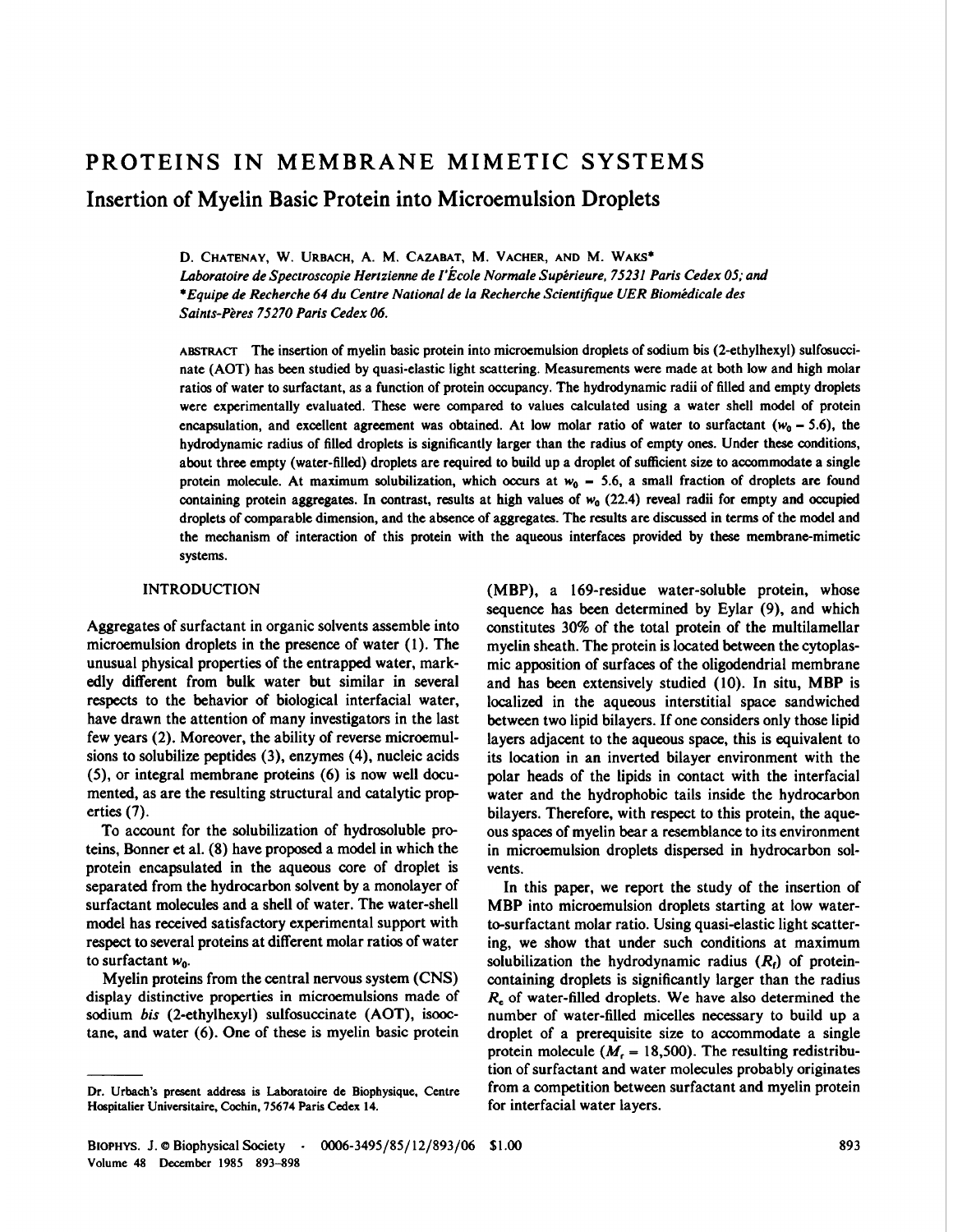## MATERIAL AND METHODS

#### Materials

Sodium bis (2-ethylhexyl) sulfosuccinate (AOT), a generous gift from the Cyanamid Co. (France), was purified according to Wong et al. (11) and carefully dried in vacuo. The purity of each batch was checked according to the procedures recommended by Luisi et al. (12). Isooctane (Uvasol grade) was purchased from Merck (Darmstadt, Federal Republic of Germany).

MBP was extracted and purified from bovine white matter, using the method of Deibler et al. (13), and lyophilized.

#### Preparation of Microemulsions

The samples were prepared by addition of measured volumes of isooctane to dry, preweighed amounts of AOT. The desired volumes of double distilled water (vol/vol) were added using Hamilton syringes and the samples shaken until optically clear. Dried, preweighed quantities of MBP were added and left for <sup>2</sup> <sup>h</sup> at room temperature. Dissolution was achieved by gentle shaking followed, when necessary, by 2 min of sonication in a Branson sonicator (Branson, Geneva, Switzerland) sonicator. A final centrifugation (model GR2000S; Jouan, Paris, France) at 5,000 rpm removed the undissolved protein.

Two series of microemulsions were prepared. The AOT concentration was 50 mM, the water to surfactant molar ratio was  $w_0 = 5.6$  for the first series, and  $w_0$  = 22.4 for the second. The samples were analyzed and studied at constant temperature  $t = 20 \pm 0.01$ °C in a thermostated bath (Haake, Karlsruhe, Federal Republic of Germany).

In the rest of the paper  $f$  is defined as the ratio of the number of protein molecules to the number of droplets initially present in the system.

#### Absorption Measurements

The absorption spectra were measured on a Cary model 118 spectrophotometer using a molar extinction coefficient of  $1.07 \times 10^4$  for MBP in water or in reverse micelles, at 278 nm.

#### Light Scattering Measurements

Photon-beating spectroscopy (14) has been used to measure the hydrodynamic radius of microemulsion droplets. The light source is an Argon ion laser (model 165; Spectra Physics, Mountain View, CA). A typical value of the intensity impinging on the sample was 0.2 W at  $\lambda$  = 514.5 nm.

The self-correlation function of the scattered light has been recorded over a range of angles from 30° to 150° using an EMI 9558QB photomultiplier followed by a counting device. The Malvern 4 bits  $\times$  4 bits digital correlator was interfaced to a desk computer (Hewlett-Packard 9835; Hewlett-Packard Co., Palo Alto, CA).

Due to the low scattering power of some samples, occasional dust particles could seriously disturb the results. This problem has been solved by introducing a check procedure. At the end of each run (10<sup>6</sup> sweeps), the baseline is calculated and compared with the value measured by using delay channels. If some discrepancy occurs ( $> 5 \times 10^{-3}$  of the signal amplitude), the data are rejected. If not, they are stored in the computer. At least <sup>100</sup> runs per experiment are collected. A nonlinear program using Marquardt procedure (15) is used to fit the experimental curve to analytical formulae, as discussed later.

# MODEL FOR PROTEIN SOLUBILIZATION AND ITS CONSEQUENCES FOR LIGHT SCATTERING EXPERIMENTS

The results will be presented and discussed in terms of a model of Bonner et al. (8). The main features of this model are summarized below.

The initial microemulsion is a dispersion of spherical droplets ("empty" droplets). The radius  $R_w$  of the water core depends on the water to surfactant molar ratio,  $w_0$ , and increases with it. The hydrodynamical

radius R<sub>e</sub> is  $R_e = R_v + l$ , where *l* is the length of the AOT molecule (*l* –  $\sim$ 12 Å [16]). (The hydrodynamic radius,  $R<sub>m</sub>$  is actually measured by light-scattering experiments.  $R_e$  includes the water core as well as the tails of the surfactants.) The protein volume is  $V_p$ . For convenience, a radius  $R_p$  $(R_p - (3V_p/4\pi)^{1/3})$  is introduced, without making any assumption about the actual protein shape. Each protein molecule is supposed to be enclosed in the water core of a large droplet ("filled" droplet) built up with one protein molecule and  $n$  empty droplets. The  $n$  value is fixed by the following constraints: (a) the area per surfactant polar head is constant (17); (b) the  $w_0$  ratio in the droplet is the same as in the initial microemulsion (8).

Let  $R_i$  be the radius of the core of the filled droplets. The constraints are expressed by

$$
R_{\rm i} = (R_{\rm p}^3 + n R_{\rm w}^3)^{1/3},\qquad \qquad (1a)
$$

which is the volume conservation of the microemulsion droplet inner core

$$
R_{\rm i} = n^{1/2} R_{\rm w}, \tag{1b}
$$

which is the surface conservation of the microemulsion droplet. The hydrodynamical radius of the full droplets is  $R_f = R_i + l$ . Note that the size of the remaining empty droplets stays unchanged as a consequence of the second constraint.

### Discussion of the Model Validity

The model assumes that there are enough empty droplets to accommodate all the proteins present, the filled droplets being made of  $n$  empty droplets. This means that the average number  $f$  of protein molecules per microemulsion droplet has to be smaller than  $1/n$ , which appears as a threshold value for f. For  $f > 1/n$ , it is no longer possible to insert each one protein molecule per one droplet: droplets containing two proteins or more will be formed and protein aggregation will take place (a distinction is made between droplets containing one or two protein molecules and aggregates containing greater numbers of them).

#### Predicted Correlation Functions

Without protein present, the microemulsion is a dispersion of spherical droplets. For a monodispersed system, the correlation function decay is monoexponential, with a time constant  $\tau = 1/2Dq^2$ , where D is the diffusion coefficient of droplets and  $q$  the scattering wave vector is expressed by

$$
q=\frac{4\pi n_0}{\lambda}\sin\frac{\theta}{2},
$$

where  $\theta$  is the scattering angle,  $n_0$  the sample refractive index, and  $\lambda$  the wavelength of light in vacuo ( $\lambda = 514.5$  nm). For dilute systems, the hydrodynamic radius  $R_e$  of droplets can be deduced from the Stokes-Einstein formula  $R_e = kT/6\pi\eta D$ , where k is the Boltzmann constant, T the absolute temperature, and  $\eta$  the isooctane viscosity. For moderately polydispersed systems, the correlation function is expected to deviate from the exponential shape according to

$$
g_2(t) = \{Ae^{-t/\tau + p/2(t/\tau)^2}\}^2
$$
 (2)

The polydispersity index  $p$  is related to the width of the size distribution function (18). As previously, r scales as  $q^{-2}$  and a mean hydrodynamical radius R can be obtained. At low protein concentration ( $f < 1/n$ ), empty droplets are expected to coexist with filled ones.

In the following section, the radii  $R_{\epsilon}$  (empty droplets) and  $R_{\epsilon}$  (filled droplets) will be found to be comparable. A two exponential fit is then not convenient. A one exponential fit with some degree of polydispersity will be better. Therefore, we expect a good agreement with Eq. 2.

Note that the polydispersity index accounts for the presence of two different radii,  $R_{\epsilon}$  and  $R_{\text{f}}$ , and for some size distribution around these values, due to the intrinsic polydispersity of the initial microemulsion. The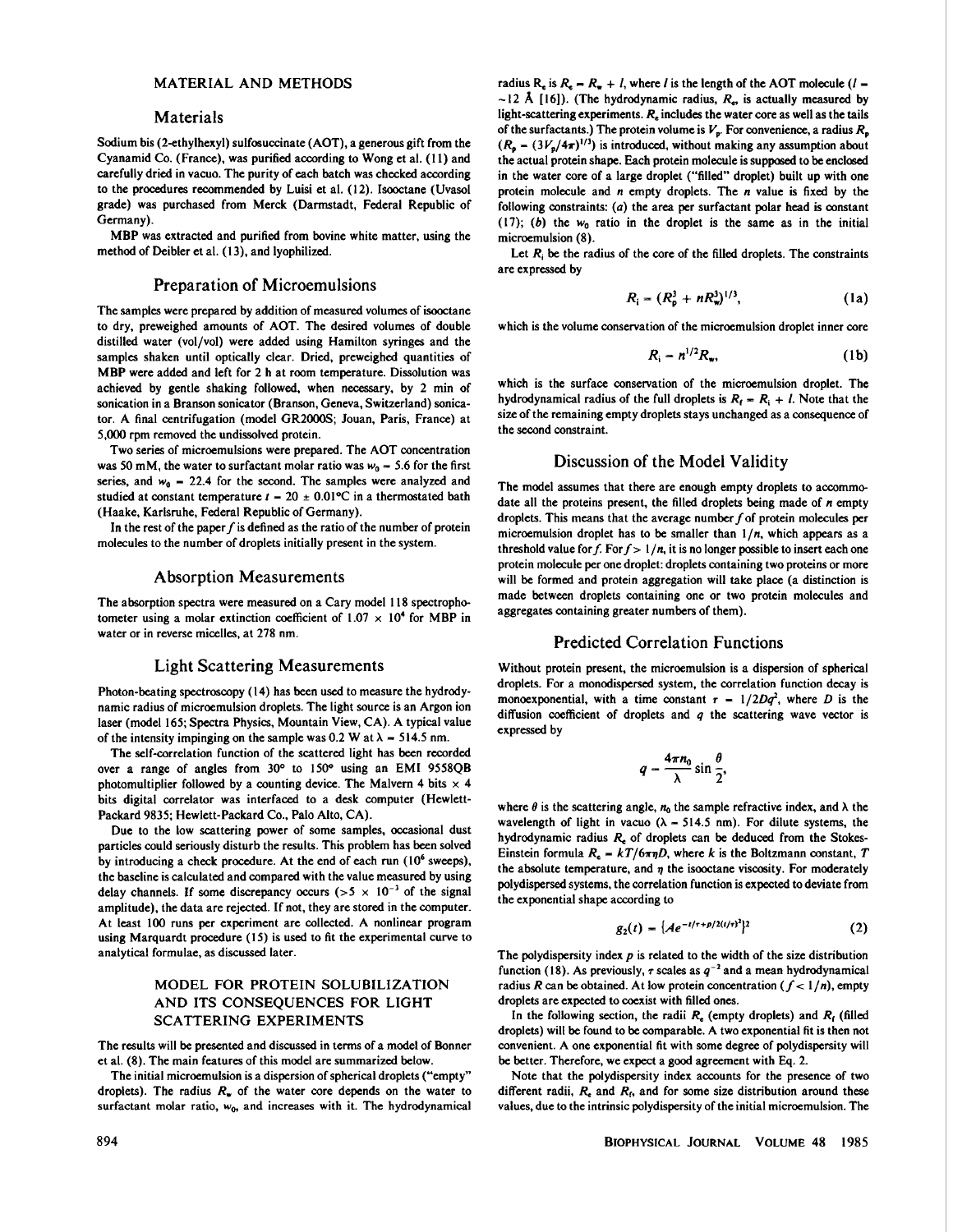hydrodynamical radius,  $R$ , is an average of the radii  $R_e$  and  $R_f$ , weighed by the relative amount of empty and filled droplets and their scattering power and can be calculated as a function of f knowing  $R_e$ ,  $R_f$ , and n (see Appendix). At higher protein concentration ( $f \ge 1/n$ ), associations will occur, i.e., droplets containing two or three protein molecules and, very rapidly, larger aggregates. These are expected to be rather polydisperse. A slow, nonexponential decay is expected to occur. Since it is not meaningful to fit the correlation function with two exponentials both including polydispersity, the polydispersity of aggregates only will be taken into account.

Thus a good model for the correlation function will be

$$
g_2(t) = \{A_1 e^{-t/\tau_1} + A_2 e^{-t/\tau_2 + p/2(t/\tau_2)^2}\}^2
$$
 (3)

with  $\tau_2 \gg \tau_1$ , both  $\tau_1$  and  $\tau_2$  scale with  $q^{-2}$ . From these values, the hydrodynamical radii,  $R_1$  (average value for droplets) and  $R_2$  (aggregates), are calculated.

#### RESULTS

## Microemulsions without Proteins

The correlation function is fairly well fitted to a single exponential. As expected, the fit is improved and the systematic deviations suppressed by introducing a moderate polydispersity. The hydrodynamical radii measured at  $w_0$  values of 5.6 and 22.4 are 29 and 50 Å  $\pm$  1 Å, respectively, with a polydispersity index p of 0.15 and 0.20. These radii are in good agreement with the measurements by Zulauf and Eicke (16). Theoretical estimations of the polydispersity due to thermal fluctuations in AOT microemulsions have been given by S. Safran (personal communication), in satisfactory agreement again with the measured index.

# Protein Containing Microemulsions at  $w_0 = 5.6$

Two different situations have been observed, as expected from the model. Figs. <sup>1</sup> and 2 present the light-scattering data and the fits of the correlation function. (a) For  $f <$ 0.20, the correlation function fits well to Eq. 2 (see Fig. 1), from which  $R$  is deduced.  $p$  increases from 0.15 to a maximum value of 0.20 at  $f = 0.09$ . (b) for  $f \ge 0.25$ , a second much slower time decay becomes apparent (see Fig. 2). A good fit of the correlation function to the equation (3) is obtained, which allows calculation of the radii  $R_1$  and  $R_2$ ,



FIGURE 1 (a) Semi-logarithmic plot of the intensity autocorrelation function Y v. time for  $w_0$  = 5.6 and  $f$  = 0.05.  $\bullet$ , experimental. theoretical points. (Y in arbitrary units.) (b) Relative errors,  $(Y_{exp} - Y_{th})/Y_{th}$ , vs. time for the same system.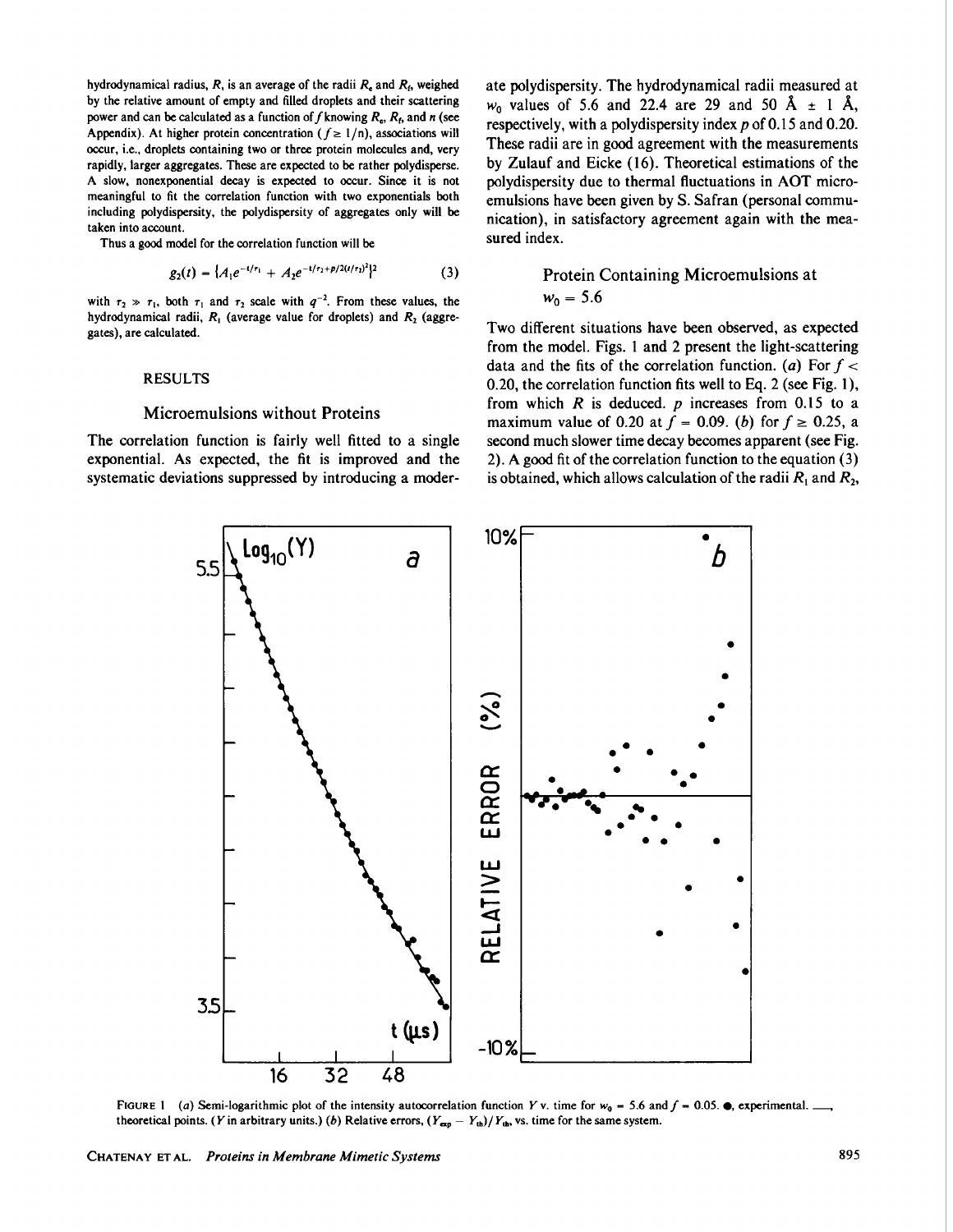

FIGURE 2 (a) Same as Fig. 1 a, but for  $f = 0.34$  (b) Same as Fig. 1 b, but for  $f = 0.34$ .

for droplets and aggregates, respectively. Attempt to fit the correlation function to simpler formulae failed in this case, leading to significantly poorer results with systematic deviations.

In Fig. 3, the hydrodynamic radii R (from Eq. 2, for  $f \leq$ 0.20) and  $R_1$  (from Eq. 3, for  $f \ge 0.25$ ) are plotted vs. f. The occurrence of a plateau in the  $R_1$  values suggests that the hydrodynamic radius  $R_f$  is close to 43 Å. Using the value of  $R_e = 29$  Å (from which the radius of the water core is calculated:  $R_w = 17 \text{ Å}$ ) and the value of the radius of the filled droplet  $R_f = 43 \text{ Å}$  (inner radius  $R_i = 31 \text{ Å}$ ), one can compute the values of n and  $R_p$  using Eq. 1 a and b. These values are 3.3 for  $n$  (average number of empty micelles necessary to build up <sup>a</sup> filled one) and <sup>24</sup> A for the protein radius  $R_p$ .

No quantitative analysis of the size of aggregate can be made at present. In an attempt to reverse the aggregates, we have diluted microemulsions at high protein concentration, yet the aggregates remained present at the low protein concentration thus obtained. From the irreversible character of the aggregation process, it may be expected that only the order of magnitude of  $R_2 (R_2 \sim 600 \text{ Å})$  is significant. It has to be pointed out that the concentration of aggregates, obtained from the relative weight of the two times of the correlation function, was always found very low, in the range of  $10^{-4}$ - $10^{-6}$  times the concentration of filled droplets.

The mean radius, R, of droplets can also be calculated vs. f using the formulae given in the Appendix. It agrees quite satisfactorily with experimental points (see Fig. 3). The limit value of f (equal to  $1/n = 0.3$ ) compares very well to experimental results. Indeed, some aggregates are formed even for  $f \approx 0.25$ , but the irreversibility of aggregation process causes the limiting value of f to be only approximative. The high value of  $R_1$  at  $f = 1$  suggests that droplets, including several protein molecules, actually exist. (We may note that a droplet with two protein molecules would have a hydrodynamic radius  $\sim$  50 Å, provided they exist in a compact association. But at this point, we have no facts to support this assumption.) The results at  $w_0 = 5.6$  are thus in good agreement with the model. Moreover, the calculated protein radius  $R_p$  is 24 Å, which agrees with the minimum value reported by Martenson in gel filtration experiments (19).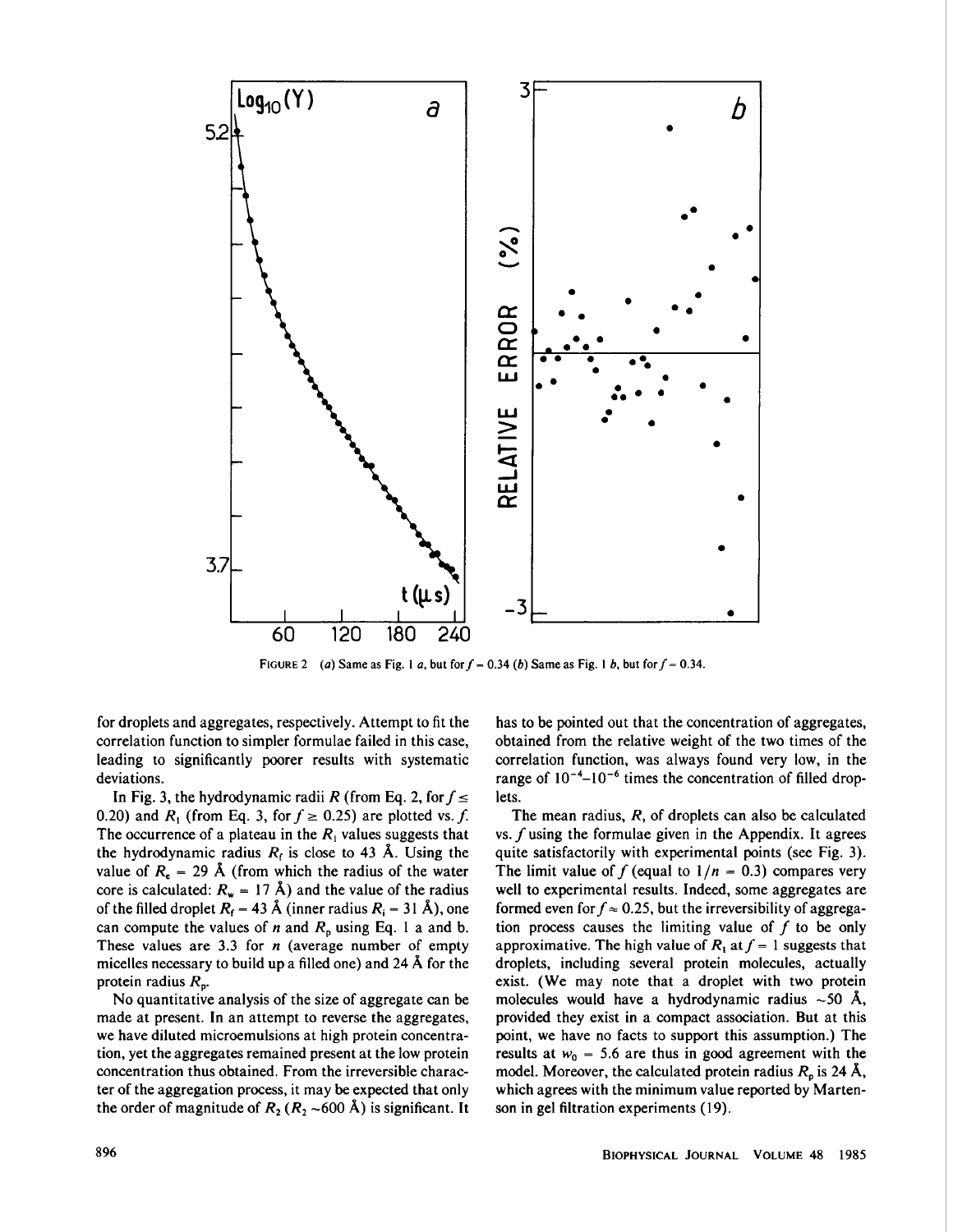

FIGURE 3 Hydrodynamic radius of droplets vs. protein occupancy factor f, for  $w_0 = 5.6$ ;  $\bullet$  are the experimental values. The continuous curve is deduced from the model. The dotted line,  $R_H$  value for droplet with one protein  $(R_H = 43 \text{ Å})$ .

# Protein-containing Microemulsions at  $w_0 = 22.4$

To extend the validity of the preceding analysis, we performed a series of experiments for  $w_0 = 22.4$  in which the radius of the protein molecule is smaller than the radius of the water core of empty droplets. From the values  $R_p =$ 24 Å and  $R_e = 50$  Å  $(R_w = 38$  Å), it follows, without further assumption, from Eq. 1 a and b, that  $R_f = 57$  Å. The value of n is then 1.4 and the limiting value of f is 0.7.

In Fig. 4, the calculated value of the mean radius is plotted vs.  $f$  and compared with experimental points. The agreement between both values is obviously excellent for  $f < 0.6$ . At higher f values, droplets including two protein molecules start to form as expected. Large aggregates were not observed at  $w_0 = 22.4$ , at least for  $f \le 1$ . Indeed, droplets containing two protein molecules allow inclusion of all the protein present up to  $f = 1.2$ . Moreover, the probability of protein aggregation obviously decreases with decreasing *n*.

#### DISCUSSION

The water-shell model proposed by Bonner et al. (8), and some of its implications noted here, have been experimentally tested and found to be in excellent qualitative and quantitative agreement with the results obtained in this work by dynamic light scattering. The protein solubilization in the water core of droplets is satisfactorily described in the different situations, one in which the protein volume is larger ( $w_0 = 5.6$ ) than the volume of the water core, the



FIGURE 4 Same as Fig. 3, but for  $w_0 = 22.4$ .

other in which it is smaller ( $w_0 = 22.4$ ). In the former case, more than three empty droplets are necessary to build up a droplet of a sufficient size to accomodate one protein molecule.

The results reported here can be explained in part by the preferential binding of interfacial water by MBP, which is also suggested by the high solubility of the protein in microemulsion droplets at low water to surfactant ratios (20). This result is unexpected: indeed, optimal solubilization of other water-soluble proteins, so far reported, requires much higher  $w_0$  values. Such an uncommon solubility seems to reflect an unusual interaction of MBP with the water core of microemulsion droplets that exhibit peculiar physical-chemical properties at such low  $w_0$  values (2). Furthermore, the change of secondary structure observed upon insertion of MBP in microemulsion droplets (20) may lead to a more energetically favorable conformation, conferring a preferential solvation to the protein. These effects may mirror some of the properties in the aqueous myelin spaces where the protein interacts with both interfacial water and charged membrane surfaces.

Finally, it is interesting that the other major protein of CNS myelin, the Folch-Pi proteolipid, which is insoluble in aqueous solution, can also be solubilized in microemulsion droplets and also shows maximal solubilization at  $w_0 = 5.6$ (6). There may thus be a similarity in the mechanism of interaction of these proteins with the interface provided by this system, probably bearing a resemblance to the native myelin environment.

## APPENDIX

Calculation of the apparent radius,  $R$ , deduced from light-scattering measurements in a dispersion of droplets, some with a radius,  $R<sub>et</sub>$ , the other ones with a radius,  $R_f$ .